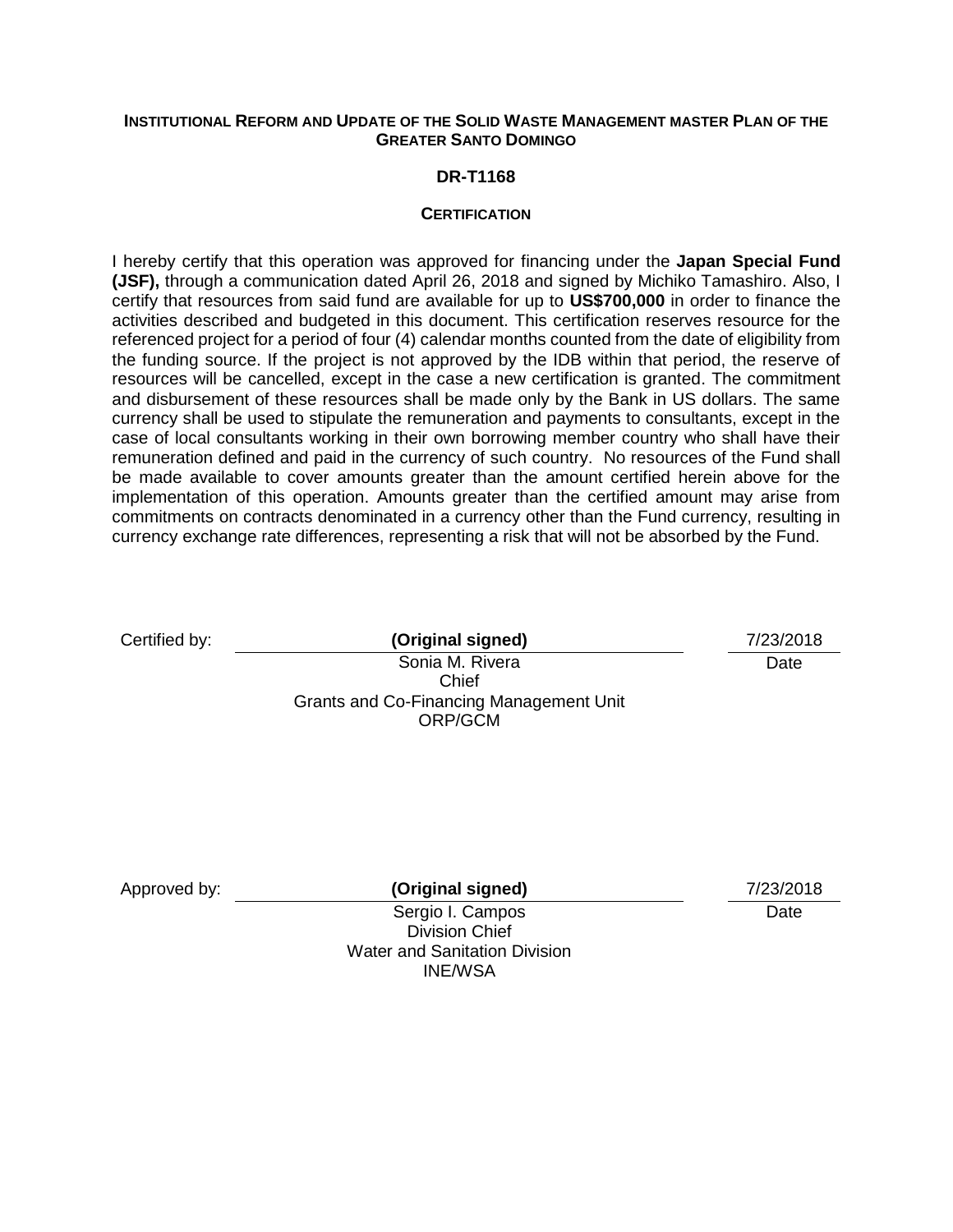## **TC Document**

# **I. Basic Information for TC**

| Country/Region:                                                             | Dominican Republic                                                                                                                                                                                                                                                                                                                              |  |  |
|-----------------------------------------------------------------------------|-------------------------------------------------------------------------------------------------------------------------------------------------------------------------------------------------------------------------------------------------------------------------------------------------------------------------------------------------|--|--|
| TC Name:                                                                    | Institutional Reform and Update of the Solid Waste<br>Management Master Plan of the Great Santo<br>Domingo                                                                                                                                                                                                                                      |  |  |
| • TC Number:                                                                | DR-T1168                                                                                                                                                                                                                                                                                                                                        |  |  |
| • Team Leader/Members:                                                      | Team Leader: Alfredo Rihm (INE/WSA); Thierry<br>Delaunay, Alternate Team Leader (INE/WSA);<br>Carlos Faleiro, Keisuke Sasaki, Giulia Carcasci,<br>Marilyn I. Guerrero and Irene Cartin (INE/WSA);<br>Misa Haratsu (INE/ENE); Willy Bendix (VPC/FMP);<br>Helen Paulette Cruz Duran (CID/CDR); and<br>Enrique Barragán y Lidia Brianza (LEG/SGO). |  |  |
| • Taxonomy:                                                                 | <b>Client Support</b>                                                                                                                                                                                                                                                                                                                           |  |  |
| • Date of TC Abstract authorization:                                        | February 2018                                                                                                                                                                                                                                                                                                                                   |  |  |
| • Beneficiary:                                                              | Dominican Republic                                                                                                                                                                                                                                                                                                                              |  |  |
| <b>Executing Agency:</b>                                                    | Inter-American Bank of development (IDB),<br>through the Division of water and sanitation<br>(INE/WSA)                                                                                                                                                                                                                                          |  |  |
| • Donors providing funding (amount and Fund's<br>name):                     | US\$700,000 from the Japan Special Fund (JSF)                                                                                                                                                                                                                                                                                                   |  |  |
| • IDB Funding Requested:                                                    | US\$700,000                                                                                                                                                                                                                                                                                                                                     |  |  |
| • Local counterpart funding, if any:                                        | US\$80,000                                                                                                                                                                                                                                                                                                                                      |  |  |
| • Disbursement<br>period<br>(which<br><i>includes</i><br>Execution period): | Disbursement period: 24 months<br>Execution period: 20 months                                                                                                                                                                                                                                                                                   |  |  |
| Required start date:                                                        | August 2018                                                                                                                                                                                                                                                                                                                                     |  |  |
| . Types of consultants (firm or individual<br>consultants):                 | Local and international firms and individual<br>consultants                                                                                                                                                                                                                                                                                     |  |  |
| • Prepared by Unit:                                                         | <b>INE/WSA</b>                                                                                                                                                                                                                                                                                                                                  |  |  |
| • Unit of Disbursement Responsibility:                                      | CID/CDR                                                                                                                                                                                                                                                                                                                                         |  |  |
| • TC Included in Country Strategy (y/n):                                    | Yes                                                                                                                                                                                                                                                                                                                                             |  |  |
| ■ TC included in CPD (y/n):                                                 | Yes                                                                                                                                                                                                                                                                                                                                             |  |  |
| . Alignment to the Update to the Institutional<br>Strategy 2010-2020:       | Institutional capacity and rule of law, climate<br>change and environmental sustainability.                                                                                                                                                                                                                                                     |  |  |

#### **II. Objectives and Justification of the TC**

- 2.1 The management of solid waste in Dominican Republic is characterized by the absence of an institutional framework in the sector. The head of urban cleaning (including management and final disposal) are the municipalities, which has led to an industry without regulation and the proliferation of dumpsites. In this context, the government made significant efforts recently in strengthening the sector through the implementation of the Project for Institutional Capacity Development on Nation-Wide Solid Waste Management in Dominican Republic (FOCIMIRS, 2014-2017), which was funded by the Japan International Cooperation Agency (JICA). Continuing on such efforts, there is a need to carry out further consolidation of the sector's institutional framework, aimed at defining an entity carrying out regulation and planning, and another for the monitoring and control.
- 2.2 On the other hand, mayors of the Commonwealth of the Great Santo Domingo (MGSD), have denounced the state of Duquesa dumpsite and the environmental and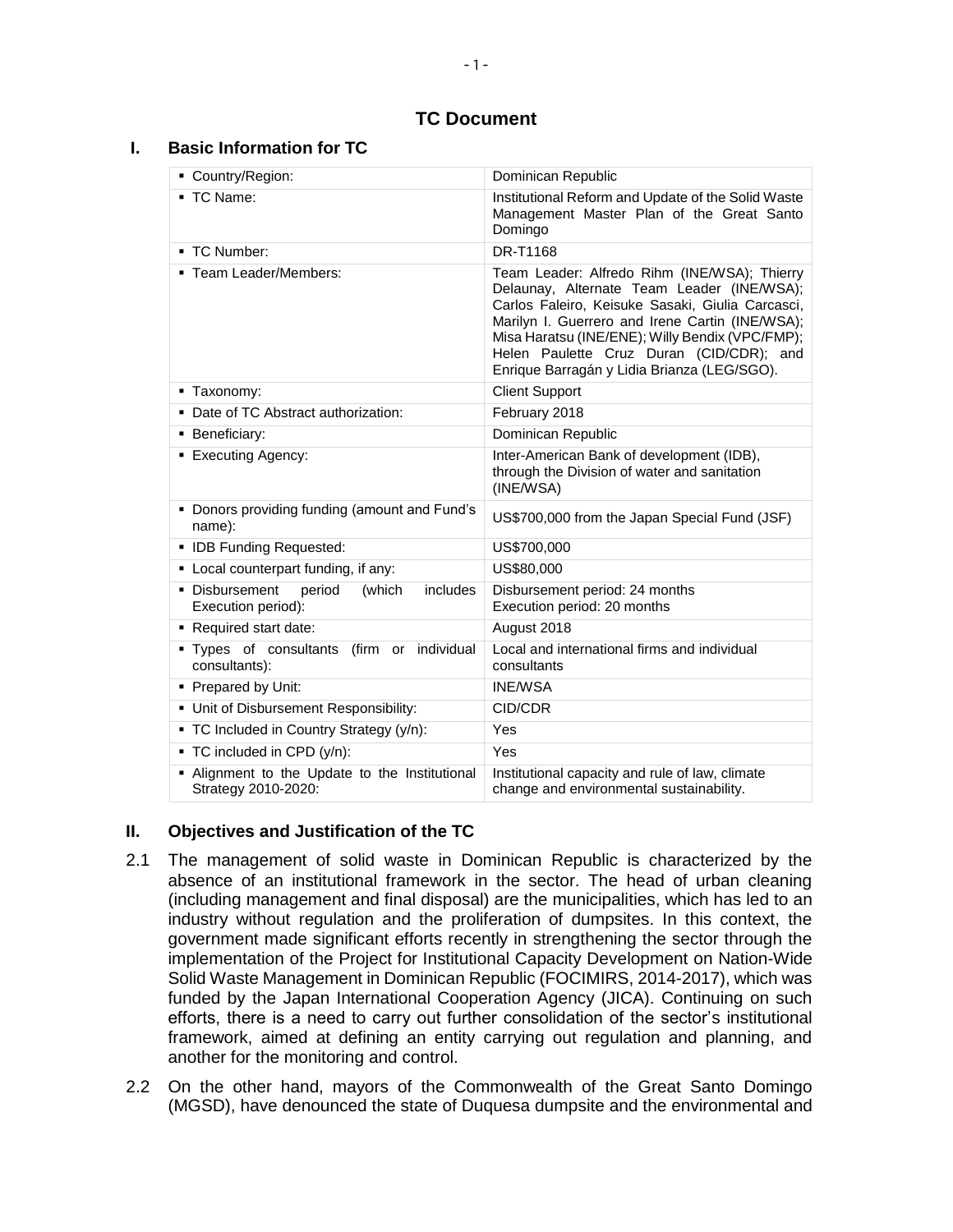public health problems due to its operating conditions, as well as the frequent crises between the operator and the municipalities. Additionally, the problem related to the ownership and use of the grounds of the dumpsite is widely known. The dumpsite is entering its final phase of use, but a clear vision of the remaining useful life and the required investments for the closing process has to be foreseen and anticipated to the Government. Additionally, the Ministry of Environment and Natural Resources (MIMARENA) pointed out that the Great Santo Domingo is a priority intervention area and must have a plan of adjustment of the final disposal sites, so the MGSD already has a Master Plan drawn up in the year 2013. Considering that since its development new transport infrastructure has been constructed and new estimations of population have been issued and new figures of production of solid waste by Municipality, politically given the presence of new local authorities, the plan requires an update and a dissemination strategy. The technical closures of the existing dump sites are a priority for the Government expressed through the MIMARENA and the Dominican Clean Plan.

- 2.3 The Board for the coordination of water resources was created by presidential decree under the Ministry of Economy, Planning and Development (MEPyD) (from here on, the MEPyD/Board), which is an intersectoral coordination instance<sup>1</sup>. Its functions include the design and joint promotion with local governments of a national strategy of environmental sanitation. The MEPyD/Board has formed a "Committee of legislation and regulation" which is involved in drawing up the solid waste legislation, including regulations.
- 2.4 The TC will support the local authorities in drafting the policy framework and tools needed to improve the provision of waste management services according to the challenges described above. It will also support the update of the Solid Waste Master Plan of the Great Santo Domingo. The Bank provides an added value for the development of these activities since a previous TC, the ATN/JC-11912-DR, approved in 2009, developed the existing Master Plan as a complement to the plan developed for the city of the Nacional District of Santo Domingo (ADN). Lessons learned include the need to have a long-term plan in order to have a feasible solution for the integral management of Greater Santo Domingo, including the need to technically develop an action plan for the eventual closure of the Duquesa dumpsite, as well as the definition of alternative destinations for waste disposal. all accompanied by the development of minimal institutional and legal strengthening.
- 2.5 Additionally, this TC is expected to be carried out in collaboration with the JICA which have promoted various initiatives to strengthen the sector and they are continuously collaborating with MIMARENA. On the other hand, there are precedents of teamwork collaboration between the IADB and JICA in the definition and the co-financing of operations with the Dominican Government.
- 2.6 The TC is aligned with the Country Strategy (2017-2020) as (i) the improvement of health is a strategic objective, with a focus on prevention and based on access to good quality basic services; (ii) it contributes to the crosscutting action area of climate change; and (iii) issues related to solid waste management is indicated as a dialogue

 $\overline{\phantom{a}}$ 

<sup>&</sup>lt;sup>1</sup>The Board is chaired by the MEPyD and includes representatives from the Ministry of Environment and Natural Resources, Ministry of Public Health, Ministry of Agriculture, Ministry of Energy and Mining, the National Institute of Hydraulic Resources, Dominicana Limpia, the National Institute of Drinking Water and Sanitation, the National Council for Climate Change, the Enterprise for Hydroelectric Production, the Local Corporations for Drinking Water and Sanitation, the Dominican Municipal League, the Dominican Federation of Municipalities (FEDOMU), and one person or organization appointed by the river basin committees of Yaque del Norte, Yaque del Sur, Ozama-Nizao, Yuna, Atlántico and Cuenca del Este.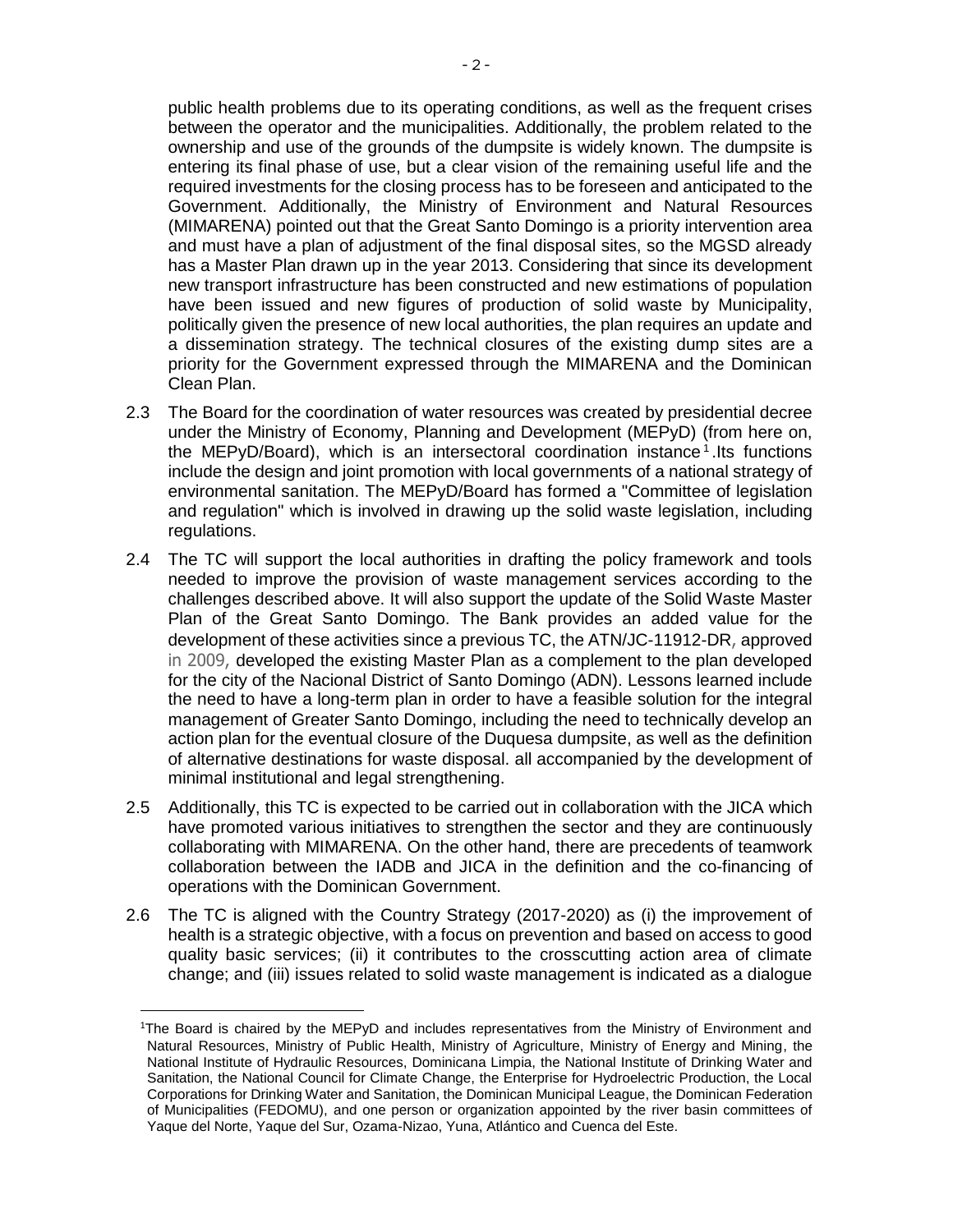area. The improvement of the institutional framework, governance and environmental education are requirements that will be included in the programs by the sector. The TC is also consistent with the Update to the Institutional Strategy 2010-2020 (AB-3008) and is aligned with the cross-cutting themes of Institutional capacity and rule of law (by supporting the government entities on the development of laws and structure of responsibilities) and the climate change and environmental sustainability (as improved waste management practices will provide tools to mitigate greenhouse gas emissions and since a plan to manage the Duquesa dumpsite will be defined).

## **III. Description of Activities/Components and Budget**

- 3.1 **Component I. Support for institutional reform and for the drafting of the new law of solid waste and its regulations.** Will support the MEPyD/Board to: (a) ensure that the existing draft for the law defines a new institutional framework and responsibilities of existing institutions or new institutions to be created, because under the current institutional framework, the municipalities have not been able to maintain an adequate solid waste management service and (b) organize events that allow for socializing and disseminating the new law and the outcomes of the TC. Locally, support will be provided for the MGSD to develop the guidelines of the Master Plan to establish an entity that is responsible for the transfer, treatment and final disposal of solid waste in the area of the MGSD. The TC will finance the following activities:
	- a. Development of a draft for the solid waste legal framework which can monitor and enforce the compliance of the law, including the concept of extended producer responsibility (national level).
	- b. Development of a comprehensive set of regulations to encourage the best practices on the management of domestic and non-domestic solid waste and the promotion of the recycling as a means to regularize the recovery of material and to increase the potential to create wealth and a whole economy sector (national level).
	- c. Development of a report for the creation of an entity for the jointly operation of facilities such as transfer stations, solid waste treatment and final disposal as defined in the Master Plan.
	- d. Creation of a comprehensive set of contract models to support of the solid waste operators by providing them with contract models which will cover their more significant and risky activities and the financial engagements. These contract models will include the collection and transport of solid urban waste; the management of final disposal services; the management of the recycling services; the management of transfer facilities.
	- e. Strategic communication activities for the dissemination of results among and engagement of stakeholders
	- f. Organization of workshops for the discussion and dissemination of the results of the consultancies above.
- 3.2 **Component II. Update of the Solid Waste Master Plan of the Great Santo Domingo.** Within the framework of the Master Plan update, the activities will include the analysis of the operation of the Duquesa dumpsite, the estimation of its useful life, and the development of its closure plan and environmental management plan. In parallel, a transition plan from the existing Duquesa dumpsite to the new sanitary landfill (or landfills) of the MGSD will be defined and included in a holistic investment plan for the implementation of the Master Plan (including technical, environmental, social, and economic aspects). Activities under this component include: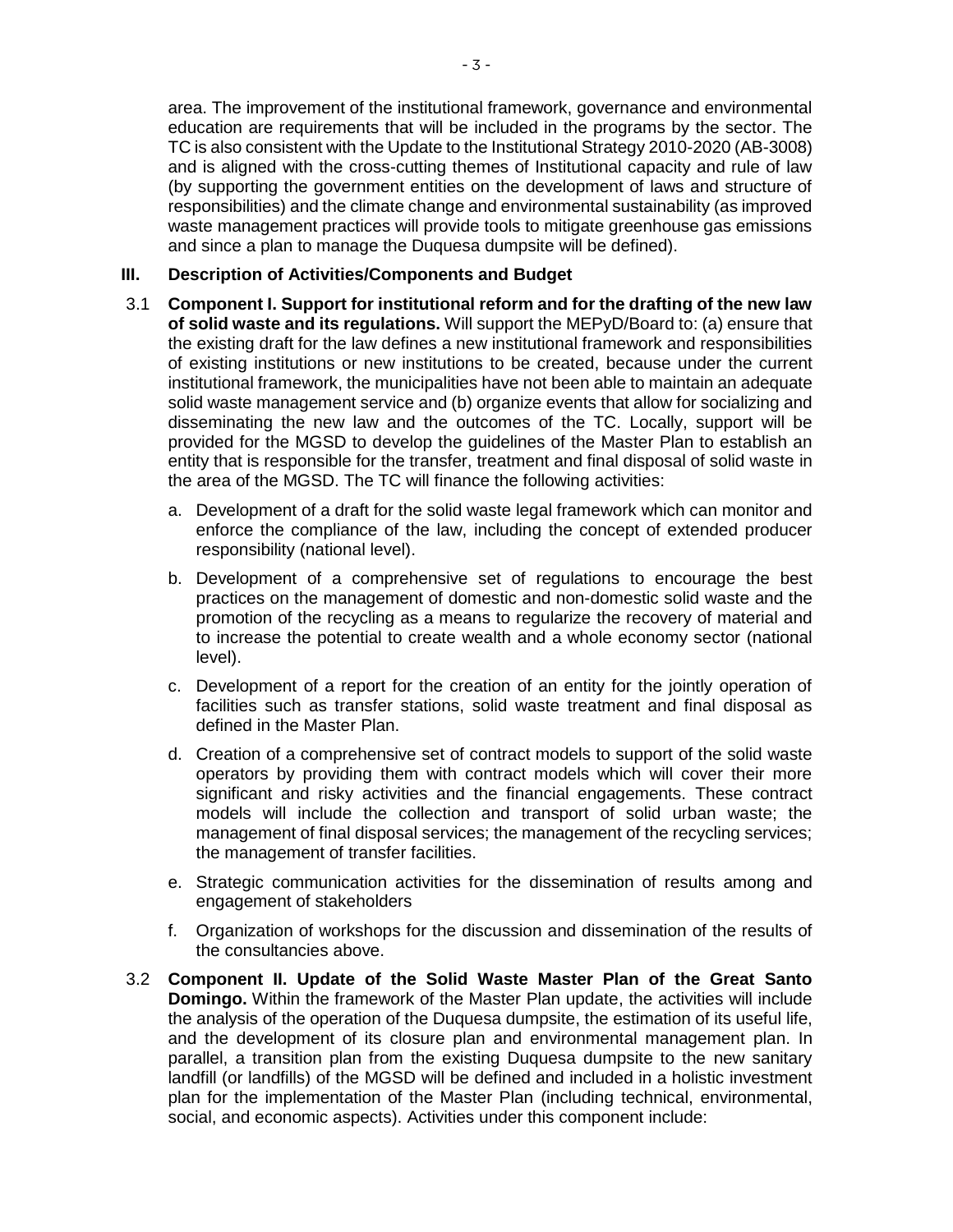- a. A first analysis will establish the operation base line, environmental and social impact assessment and mitigation measures, defining the final exploitation levels and affected area and the clarifying the final morphology of the whole area; a geotechnical study is required for engineering purposes. Based on these results, the remaining capacity of the dumpsite and establishment of the useful life will be defined and finally the triggering of the management landfill closure plan and postclosure monitoring will appear as the final step of the process. Information concerning the biogas production will also be collected and a feasibility study for construction of biogas recovery infrastructure and for the subsequent use of biogas will be developed.
- b. Working in parallel but linked with the first one, a second analysis will be focused on the update of the information of the Master Plan, which will include the following information:
	- Municipal activities and initiatives focused on the 3R and circular economy;
	- Evolution of financial resource transfers from Government to local authorities to accomplish the mandate of solid waste management and their ability to self-sustain according the existing regulations;
	- A transition plan from Duquesa dumpsite to a new sanitary landfill(s) and the financial implication in the medium term based on the data provided by the master Plan;
	- Analysis of the financial profitability of the planned investments;
	- An evaluation of the property limits of Duquesa according to new administrative information dumpsite.
- c. In collaboration with the of Ministry of Education, two analyses will be carried out: a review and upgrading of the existing basic education environmental guidelines, and an assessment of the production and characterization of solid waste produced in publics schools.
- d. Finally, to improve the relationship with the communities and in order to facilitate the payment process of the invoices of the waste management collection service provided by the Municipalities, a legal consultancy on the applicability of the billing system of the electric service and its legal implications for the parties will be carried out.
- 3.3 During the definition of the TC, a meeting was held on October  $30<sup>th</sup>$ , 2017, where the main stakeholders were represented: the MIMARENA, the MGSD, the Republic Presidency Special Programs, the MEPyD/Board as counterpart and JICA as the more important facilitator of the solid waste sector on the last years. During the meeting it was determined that the administration of the TC will be performed by the Bank as executing agency, while the preliminary review of the contracts and the approval of outputs will be done by the MEPyD/Board and agreed upon with at least the stakeholders mentioned above.
- 3.4 On a three-month basis, under the supervision of Bank with a close coordination with JICA, the local institutions, the stakeholders and the MEPyD/Board as counterpart will meet to oversee the procurement plan, the execution of the consultancies, the parties' responsibilities, and to evaluate the risks and mitigation measures to be adopted during the TC execution. For each meeting, a report will be distributed for knowledge and approval.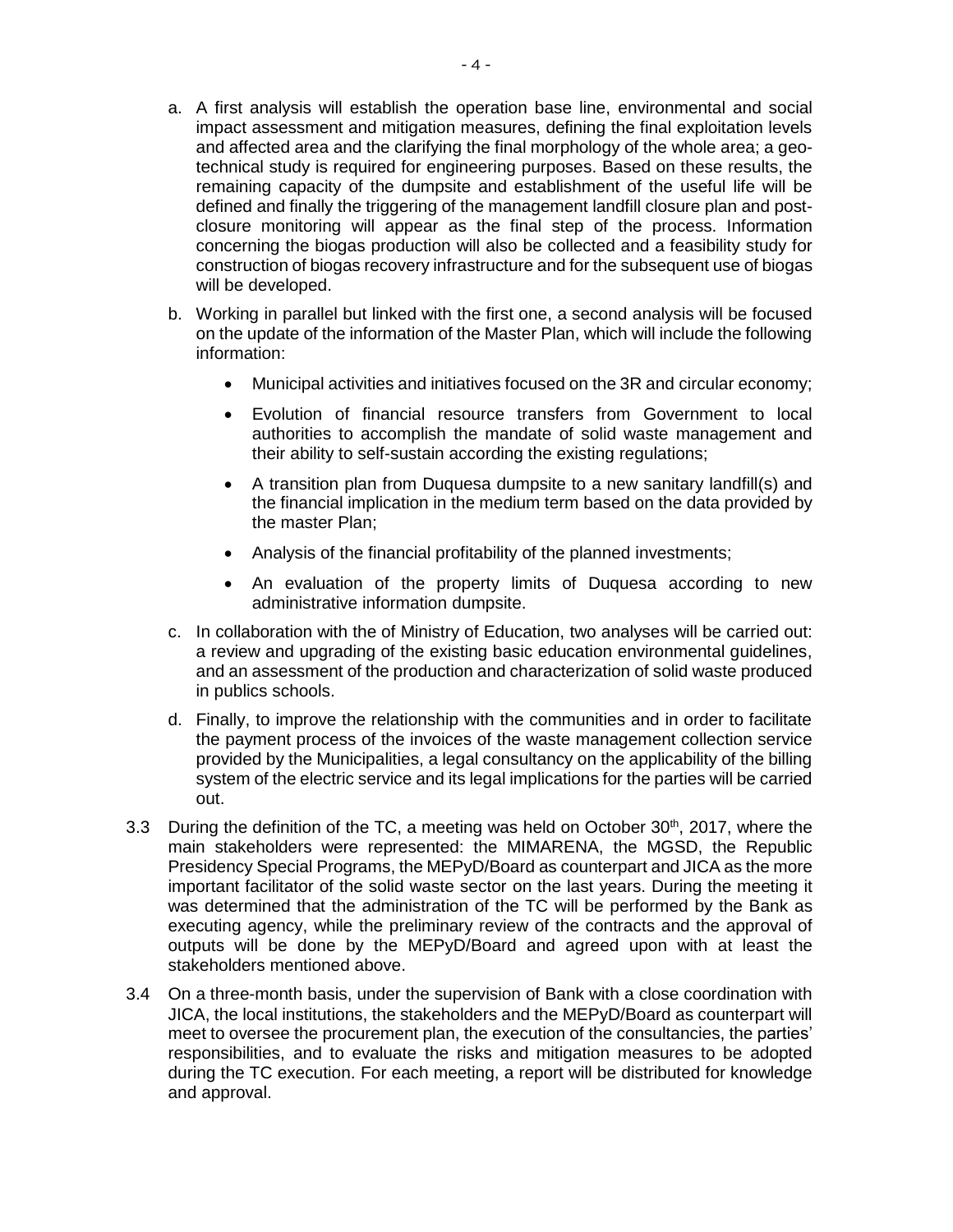3.5 The total cost of this TC will be US\$780,000, of which up to US\$700,000 will be financed by the Japan Special Fund (JSF), and US\$80,000 is local counterpart funding. The local counterpart will be in-kind (see [Detailed Budget\)](http://idbdocs.iadb.org/wsdocs/getDocument.aspx?DOCNUM=EZSHARE-1002586769-9).

| <b>Component and description</b>                                                                                                | <b>IDB/Fund</b><br><b>Funding</b> | Counterpart<br>Funding <sup>2</sup> | Total<br><b>Funding</b> |
|---------------------------------------------------------------------------------------------------------------------------------|-----------------------------------|-------------------------------------|-------------------------|
| <b>Component I.</b> support for institutional reform and<br>for the drafting of a new law on solid waste and<br>its regulations | 185,000                           | 50,000                              | 235,000                 |
| <b>Component II.</b> Update of the Master Plan of<br>waste solids of the great Santo Domingo                                    | 515,000                           | 30,000                              | 545.000                 |
| Total                                                                                                                           | 700,000                           | 80,000                              | 780,000                 |

## **Indicative Budget (US\$)**

3.6 No costs are foreseen related to the execution and supervision carried out by the Bank team. Evaluations established in the Bank's policies will be carried out. A TC monitoring report will be completed annually, which will indicate the progress in achieving the outputs and results of the TC, and the possible findings and recommendations to improve the execution of the TC, and that could also serve as lessons learned.

# **IV. Executing Agency and Execution Structure**

- 4.1 Given the local administrative weaknesses and difficulties and considering that this TC may involve the potential implementation of a future loan project, the implementation will be by performed by the IDB through INE/WSA with the local administrative support of the COF, according to the request made at the October  $30<sup>th</sup>$ , 2017 meeting mentioned above, and confirmed in letter dated July, 13<sup>th</sup> 2018 [\(see letter\)](https://idbg.sharepoint.com/teams/EZ-DR-TCP/DR-T1168/15%20LifeCycle%20Milestones/Solicitud%20para%20que%20el%20BID%20funja%20como%20Organismo%20Ejecutor%20de%20la%20Cooperaci%C3%B3n%20T%C3%A9cnica%20DR-T1168.pdf). The activities will be carried out in close coordination and with approval of the MEPyD/Board and stakeholders, to guarantee the active participation of the local government and the appropriation and dissemination of the results. The execution of the TC is planned for a period of 2 years-time. The supervision of the TC will be carried out by the INE/WSA team in the Dominican Republic, in coordination with the government representatives mentioned above.
- 4.2 The activities to be executed are included in the Acquisitions Plan and will be contracted in accordance with Bank policies as follows: (a) AM-650 for Individual consultants; (b) GN-2765-1 and Guidelines OP-1155-4 for Consulting Firms for services of an intellectual nature and; and (c) GN-2303-20 for logistics and other related services.

# **V. Major Issues**

5.1 There is a risk of a low appropriation of the results and products delivered throughout the execution of the TC. This risk is considered medium since the project stems from the urgent need to find alternative solutions to the above-mentioned problems. As a mitigation measure, there will be launch workshop prior to the beginning of the Master Plan update. Additionally, there is a risk that the municipalities and their contractors (operators, collectors etc.) do not have or do not share the information of the system. This risk is considered medium. As a mitigation measure a launch workshop and intermediate presentation workshop and the formal support of the MEPyD is expected

 $\overline{a}$  $2$  The local counterpart contribution consists of the support of professionals from public agencies and entities in the development of the TC, mainly attendance at meetings; support and logistics for field trips and data gathering; and technical reviews to all the consultancies to be carried out.